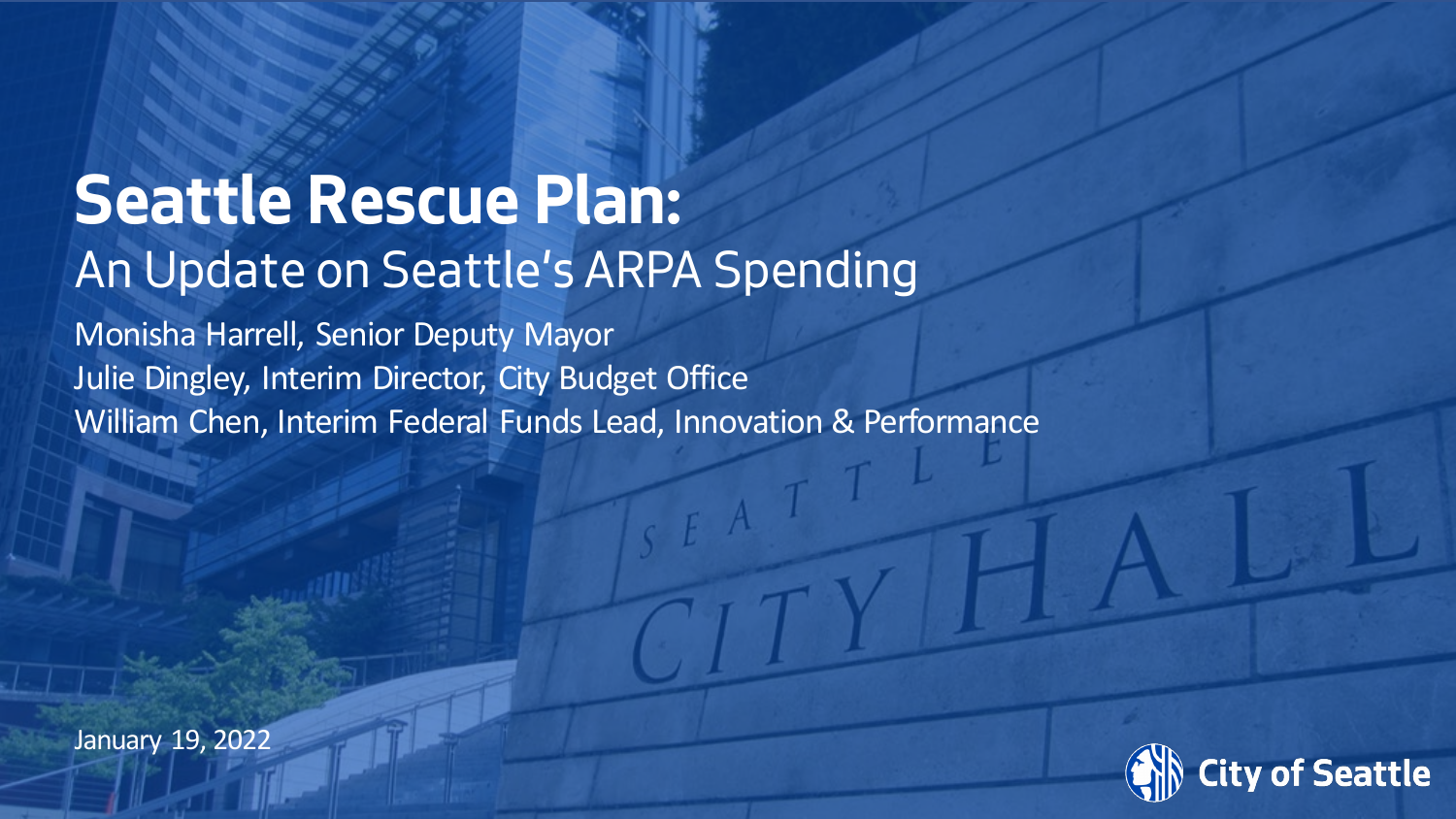#### Overview

Key Takeaways

Lay of the federal funding land

Implementation Update

Seattle Rescue Plan (SRP) Summary

Spending Highlights

Questions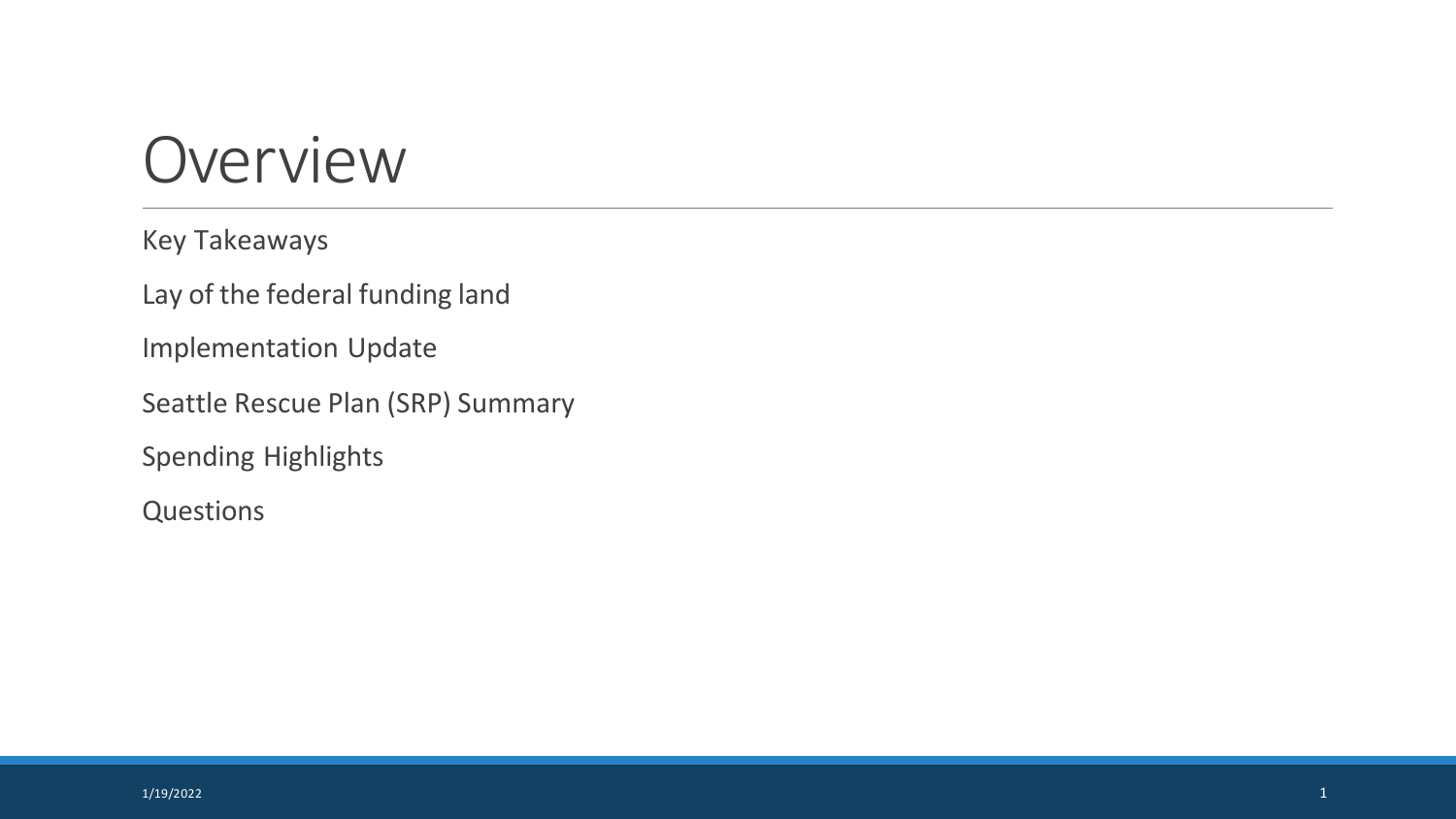

•**Seattle is leading the Nation** in our commitment to leverage once-in-a-generation investments to support those most impacted by the COVID-19 pandemic, from employment to childcare to homelessness. Nearly every City department is engaged to implement about \$300m in new federal grant spending.

•**Help those most harmed by the pandemic.** In targeting aid to groups and geographies disproportionally impacted by COVID-19, SRP investments target groups that are also disproportionately BIPOC. Programs also prioritize outreach to BIPOC groups to ensure equitable outcomes in client bases.

#### •**Highlighted areas of spending:**

- Cash assistance
- Housing affordability
- Homelessness
- Childcare
- Community Well-Being
- Economic Recovery
- Outdoor Recreation
- Unified Aid Portal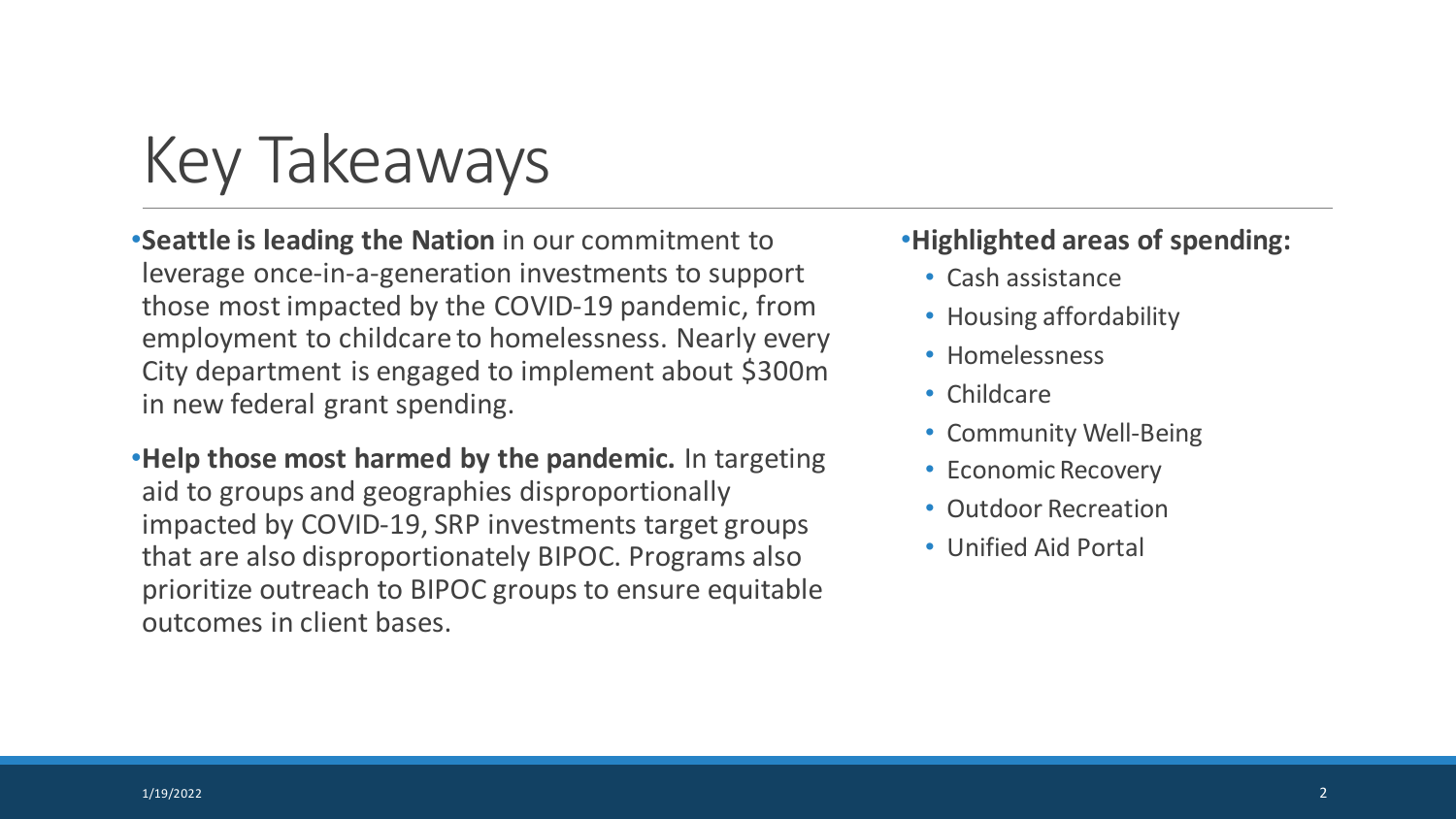## Lay of the Federal Funding Land

**American Rescue Plan Act (ARPA)**: \$300m in direct funding for Seattle; allocated via "Seattle Rescue Plan":

- $\checkmark$ \$232m Coronavirus Local Fiscal Recovery (CLFR) Funds
- $\checkmark$  \$12.2m HOME grant for affordable housing
- $\checkmark$  \$28.7m Emergency Rental Assistance 2
- $\checkmark$  \$7.7m Older Americans Act Senior Services
- $\checkmark$ \$10.9m Federal Transportation Agency (FTA) funds Madison Street Bus Rapid Transit (BRT)
- $\checkmark$ \$2.1m Small Business Administration (SBA) Shuttered Venues Grant for McCaw Hall

Additional Resources currently in play:

- **FEMA** (ongoing eligible expenses and reimbursement activities)
- **ARPA**: The State and County received hundreds of millions that may still pass through to or affect the City.

Additional resources to come:

- **Infrastructure Investment and Jobs Act**: \$550 billion Passed Congress. Department review underway.
- **Build Back Better Act**: \$2 trillion Passed House; Senate version in discussion.
- **Innovation and Competition Act**: \$250 billion Passed Senate; House versions in progress.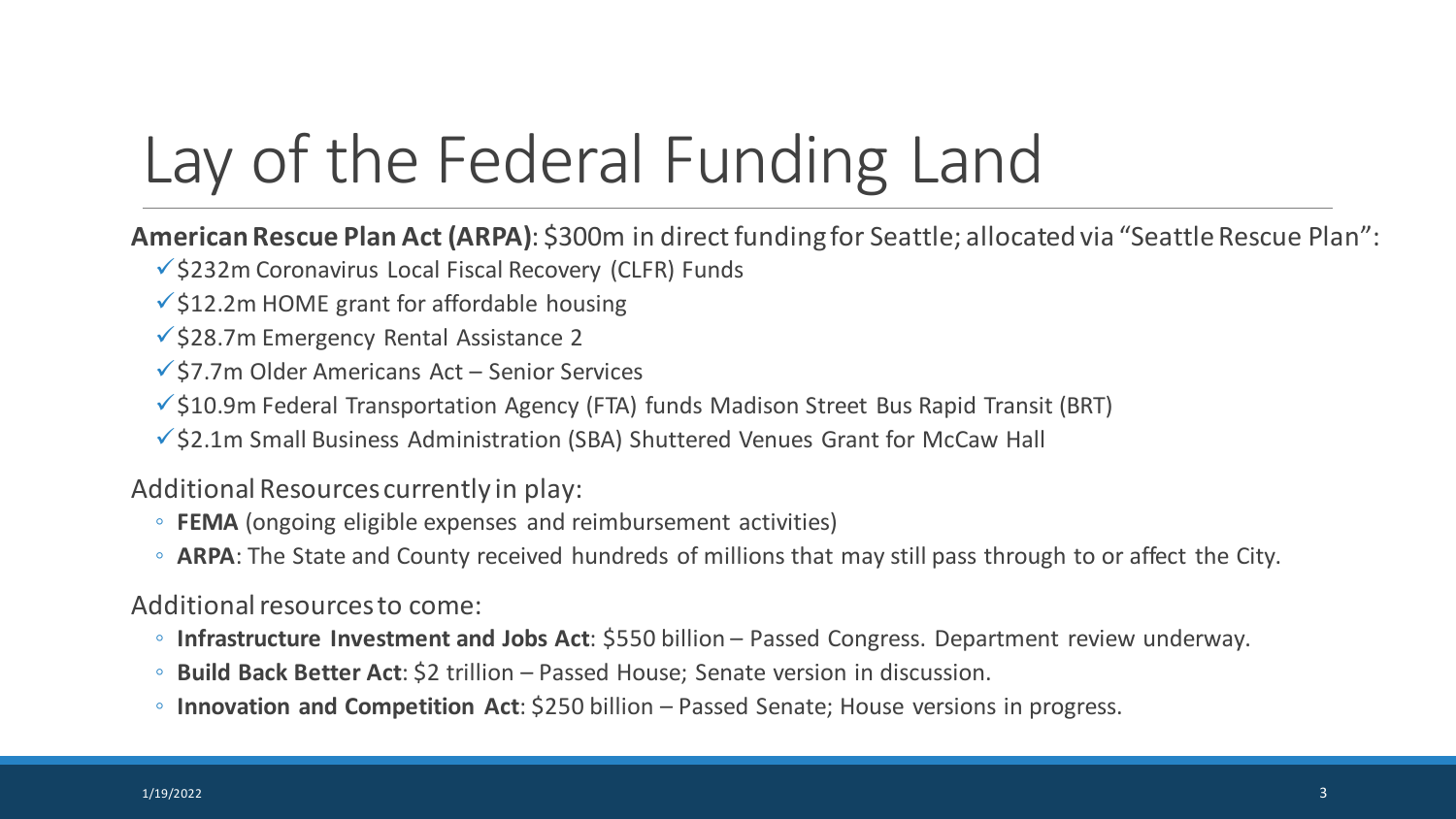## Seattle Rescue Plan Implementation Update: Process

With an unprecedented level of direct funding heading to all levels of government nation-wide, the Treasury created a thorough and complex set of guidelines and use restrictions for CLFR dollars.

Treasury first published these guidelines as an "Interim Final Rule," and just recently updated them with a "Final Rule." To address this complexity, CBO created and managed a review process for over 90 programs to:

Evaluate Eligibility Analyze RSJ Impacts Set Up Tracking/Reporting Set Up Performance Evaluation

Implement Spending Formulate Programs Share Results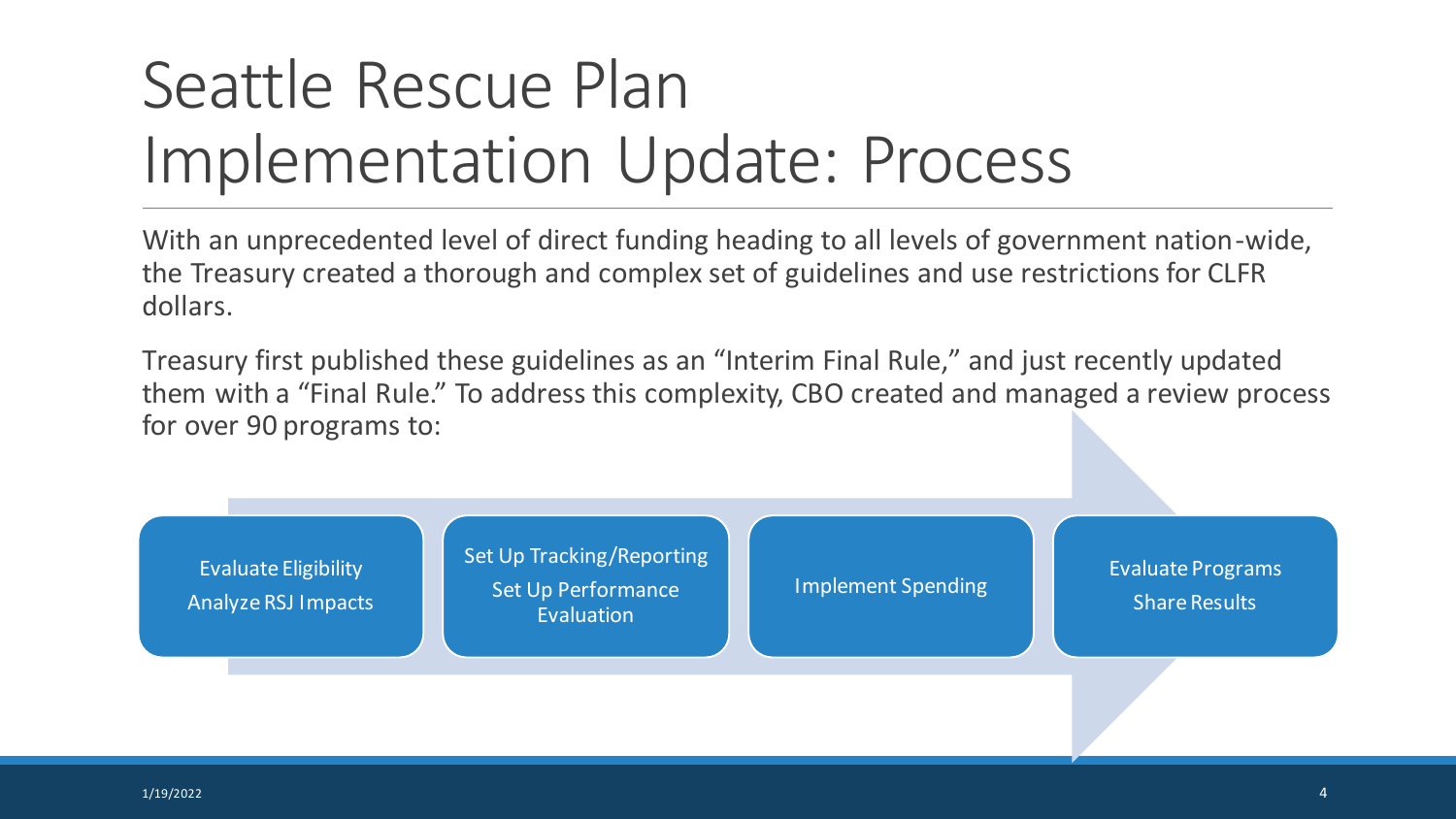## Seattle Rescue Plan Implementation Update: Reporting

Treasury requires CLFR recipients submit two regular reports:

#### Quarterly Project and Expenditure Report

- Technical report relying on accounting structures set up with departments with specific Treasury requirements.
- First Project and Expenditure Report due January 31, 2022.

#### Annual Recovery Plan and Performance Report

- Provides a high-level look at the entire plan for CLFR looking forward, including spending and performance evaluation.
- First Recovery Plan and Performance Report was submitted on August 31, 2021, shared with Central Staff, and published on CBO website: [Link](https://www.seattle.gov/Documents/Departments/FinanceDepartment/Seattle%20Rescue%20Plan/Seattle%20Recovery%20Plan%20Performance%20Report_Aug2021_vFinal.pdf)
- The next annual Recovery Plan and Performance Report will be due by July 31, 2022.

City Council is now receiving monthly update reports on Seattle Rescue Plan.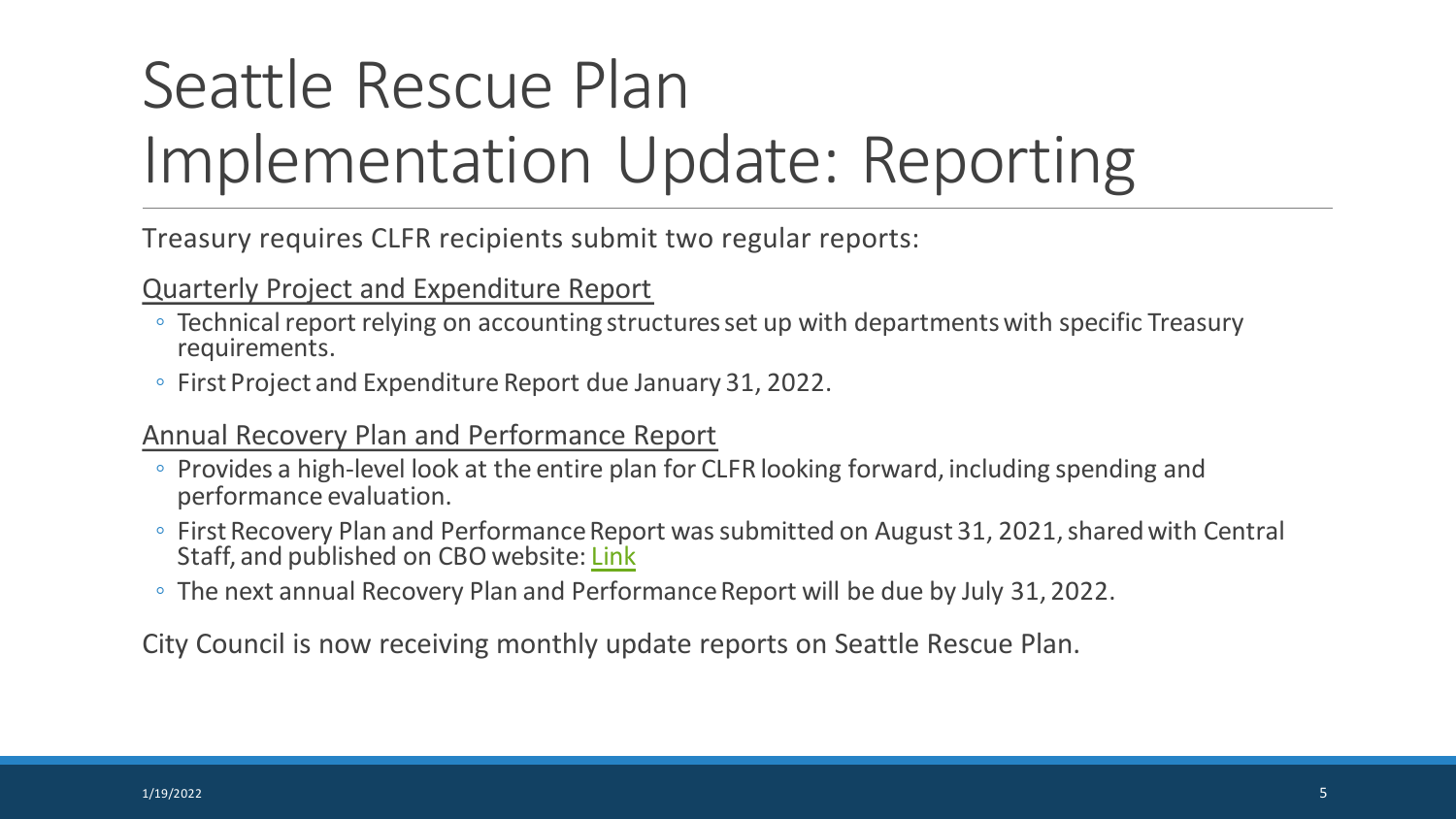## Seattle Rescue Plan (SRP) Summary

• Seattle has received nearly \$300M of the \$1.9T total from the American Rescue Plan Act (ARPA), including \$232M in local direct aid (flexible funding from the Coronavirus Local Fiscal Recovery [CLFR] funds) and other targeted aid under the umbrella of the "Seattle Rescue Plan."

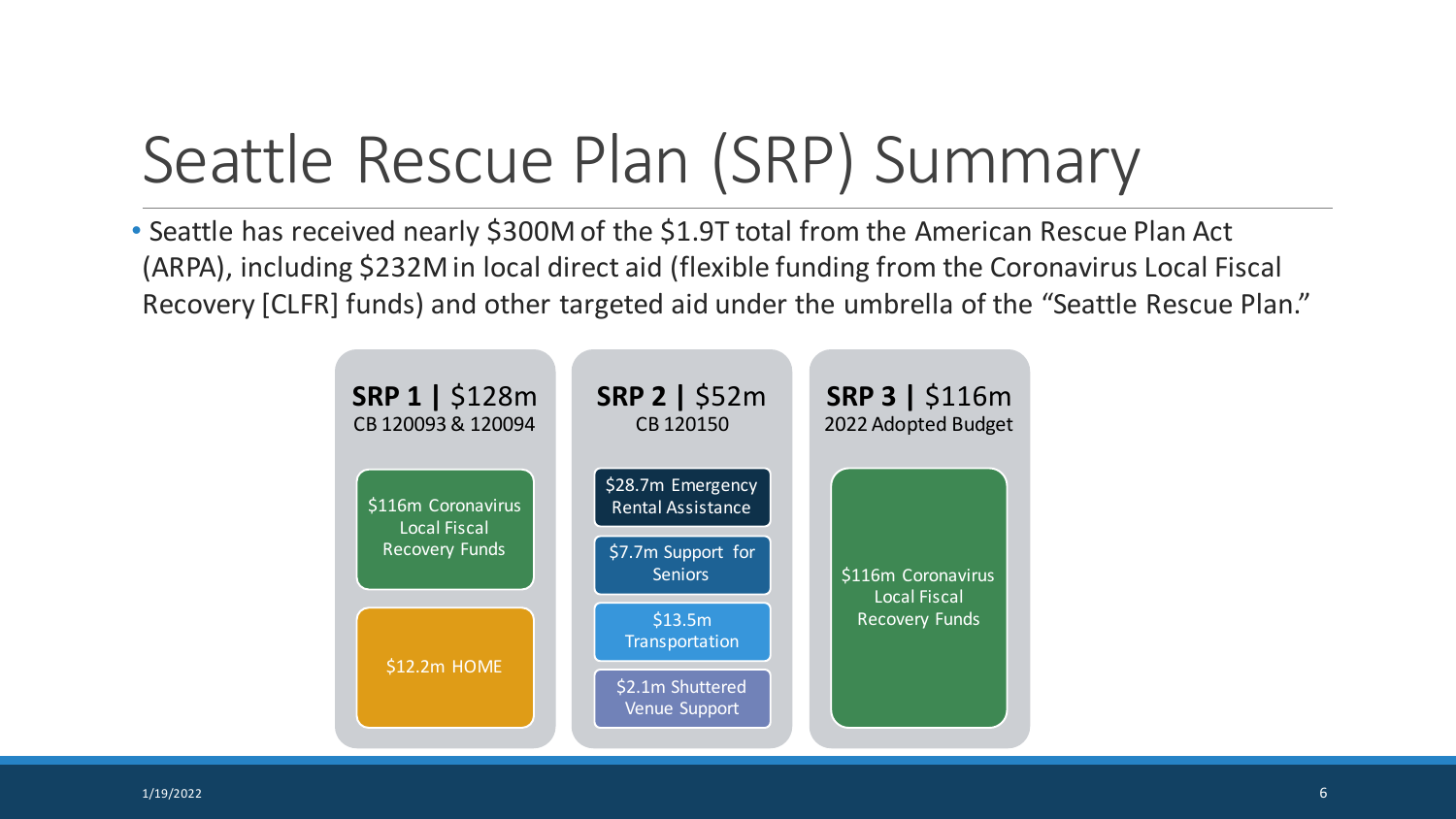#### All-SRP Appropriation Summary

|                                                 | SRP1          | <b>SRP 2</b> | SRP3          | <b>Total</b>  |
|-------------------------------------------------|---------------|--------------|---------------|---------------|
| <b>Grand Total</b>                              | \$123,410,000 | \$52,150,000 | \$121,150,000 | \$296,710,000 |
| Housing/Homelessness                            | \$44,820,000  | \$28,730,000 | \$28,310,000  | \$101,860,000 |
| <b>Community Well-being</b>                     | \$46,590,000  | \$7,750,000  | \$15,140,000  | \$69,480,000  |
| Recovery                                        | \$24,130,000  | \$15,670,000 | \$10,350,000  | \$50,140,000  |
| Community<br>Safety/Mental Health               | \$600,000     |              | \$7,030,000   | \$7,630,000   |
| <b>Supporting City Workers</b><br>and Reopening | \$7,280,000   |              | \$60,330,000  | \$67,600,000  |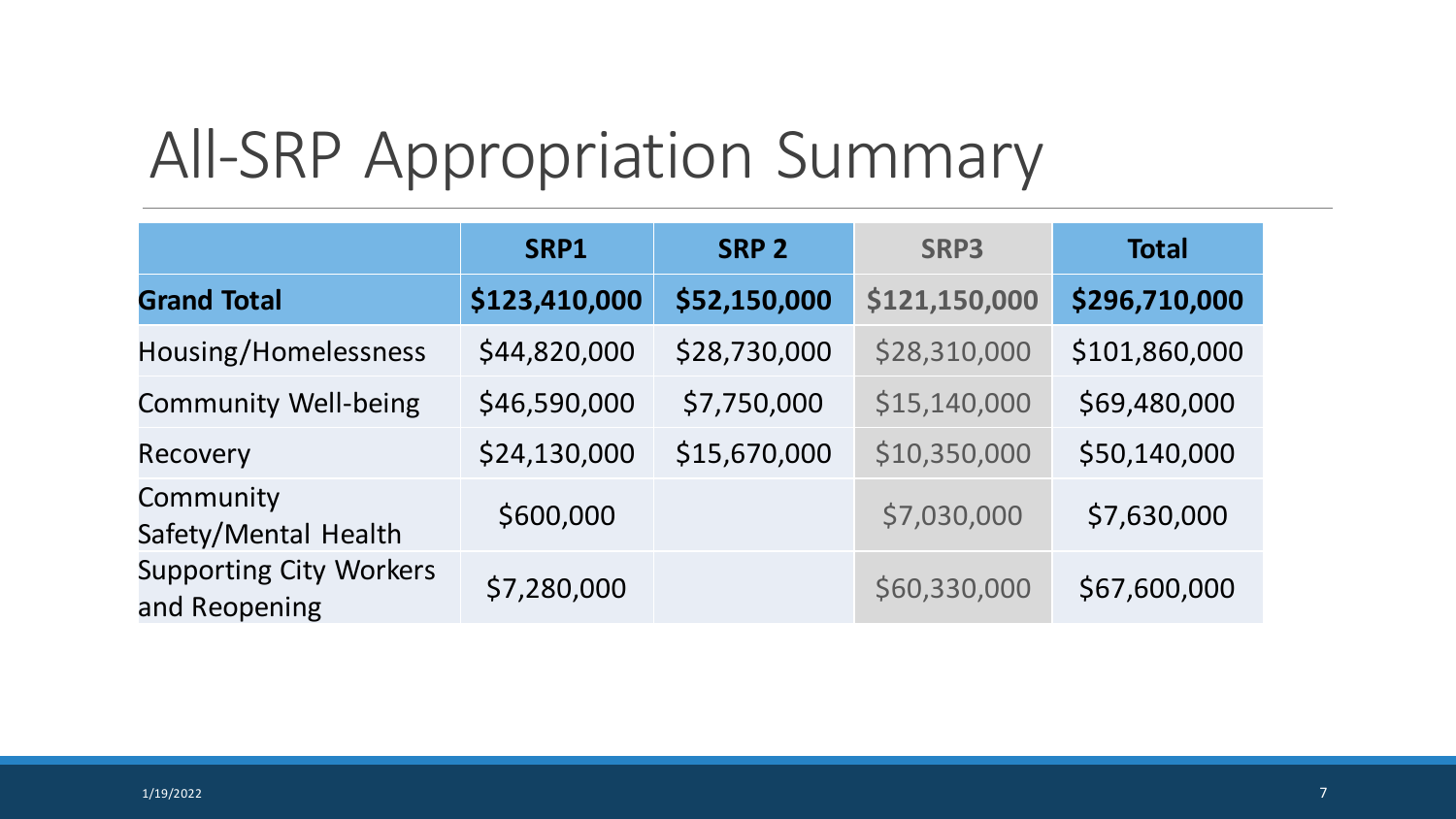## SRP1 Spending Update

|                                                           | <b>Allocated</b> | <b>Spent</b> | <b>Encumbered</b>        | In Process /<br><b>Contracted</b> | <b>Total Spent/</b><br>Encumbered/<br><b>In Process</b> | % Progress |
|-----------------------------------------------------------|------------------|--------------|--------------------------|-----------------------------------|---------------------------------------------------------|------------|
| <b>Grand Total</b>                                        | \$123,410,000    | \$42,983,087 | \$16,087,439             | \$14,358,500                      | \$73,429,026                                            | 60%        |
| Housing/Homelessness \$44,820,000                         |                  | \$12,800,000 | \$5,830,750              | \$14,000,000                      | \$32,630,750                                            | 73%        |
| Community Well-being \$46,590,000                         |                  | \$27,477,760 | \$6,060,010              | \$304,500                         | \$33,842,270                                            | 73%        |
| Recovery                                                  | \$24,130,000     | \$1,862,783  | \$3,852,032              | \$54,000                          | \$5,768,815                                             | 24%        |
| Community<br>Safety/Mental Health                         | \$600,000        | \$63,219     | \$344,645                |                                   | \$407,864                                               | 68%        |
| <b>Supporting City</b><br>Workers and<br><b>Reopening</b> | \$7,280,000      | \$1,312,208  | $\overline{\phantom{a}}$ | $\qquad \qquad -$                 | \$1,312,208                                             | 18%        |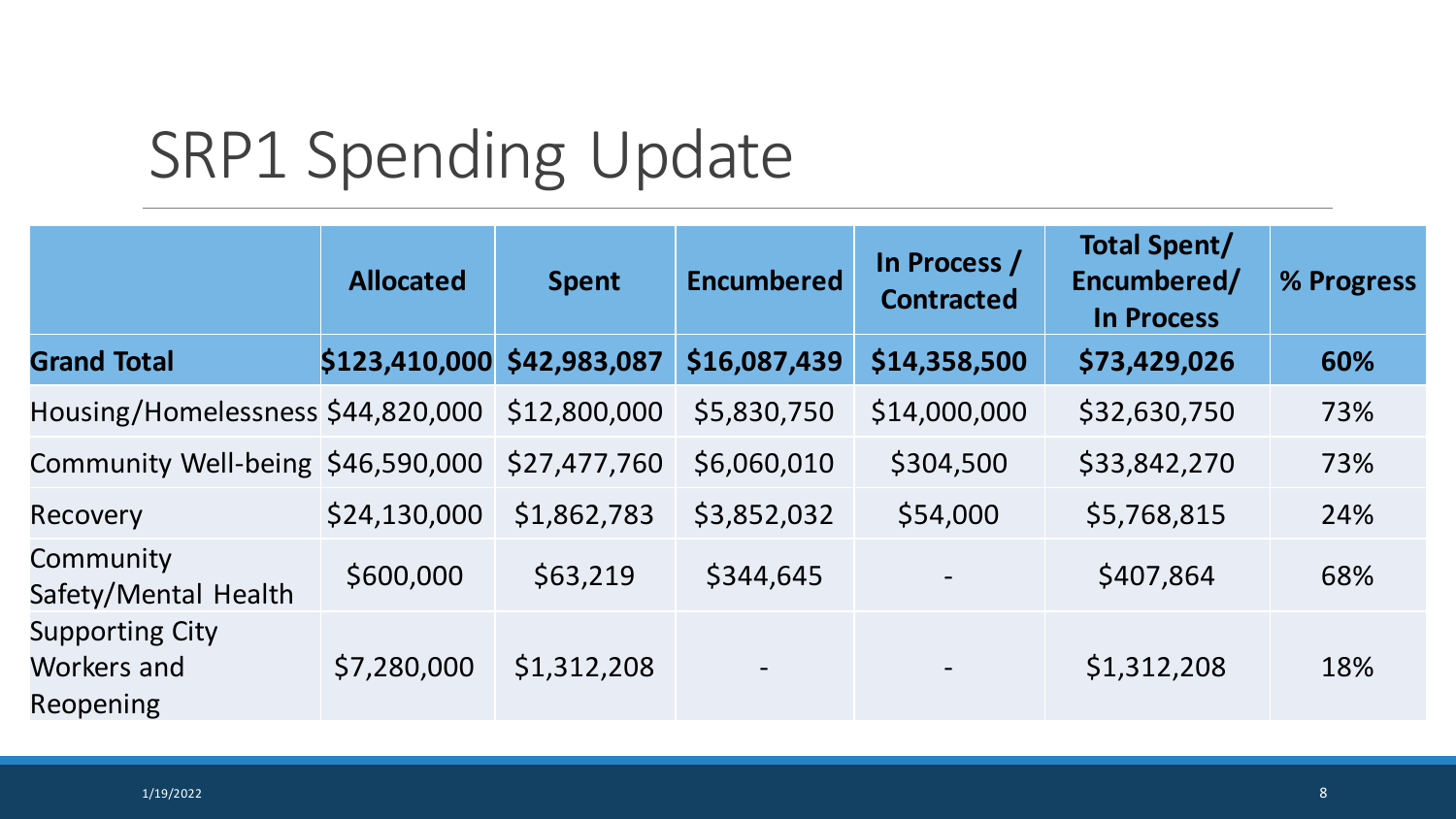## Spending Highlights: Cash Assistance

#### Cash Assistance: \$25 million

Spending near complete.\$22 million awarded to 12,690 low-income households, with awards of \$1k-3k based on household size.

#### **Phase 1**: \$5.8 million disbursed, with 89% (3,298 households) of prior recipients reached

- Recertification of prior recipients of Seattle Disaster Relief Fund cash assistance.
- Seattle Disaster Relief Fund was a 2020 program providing cash assistance to eligible households who couldn't benefit from federal cash assistance programs.
- Used recertification for speed in reaching eligible households whose status meant they had/have limited access to public assistance spending.

#### **Phase 2**: \$16.2 million disbursed to 9,392 households 
<sup>◦</sup> Open application to eligible low-income households

- 
- 63,672 applications were submitted; all applications were reviewed and approved/denied by December 16
- Initial data on applicants who received awards reflect that 82.7% lost a job or income, 44% had contracted COVID-19, 51% experienced mental health/substance use crisis that required medication or counseling, 92% had experienced unstable housing situations, 54% had no health insurance, 41% were survivors of harm or violence, 49% received no stimulus assistance, and 31% had a family member with a disability.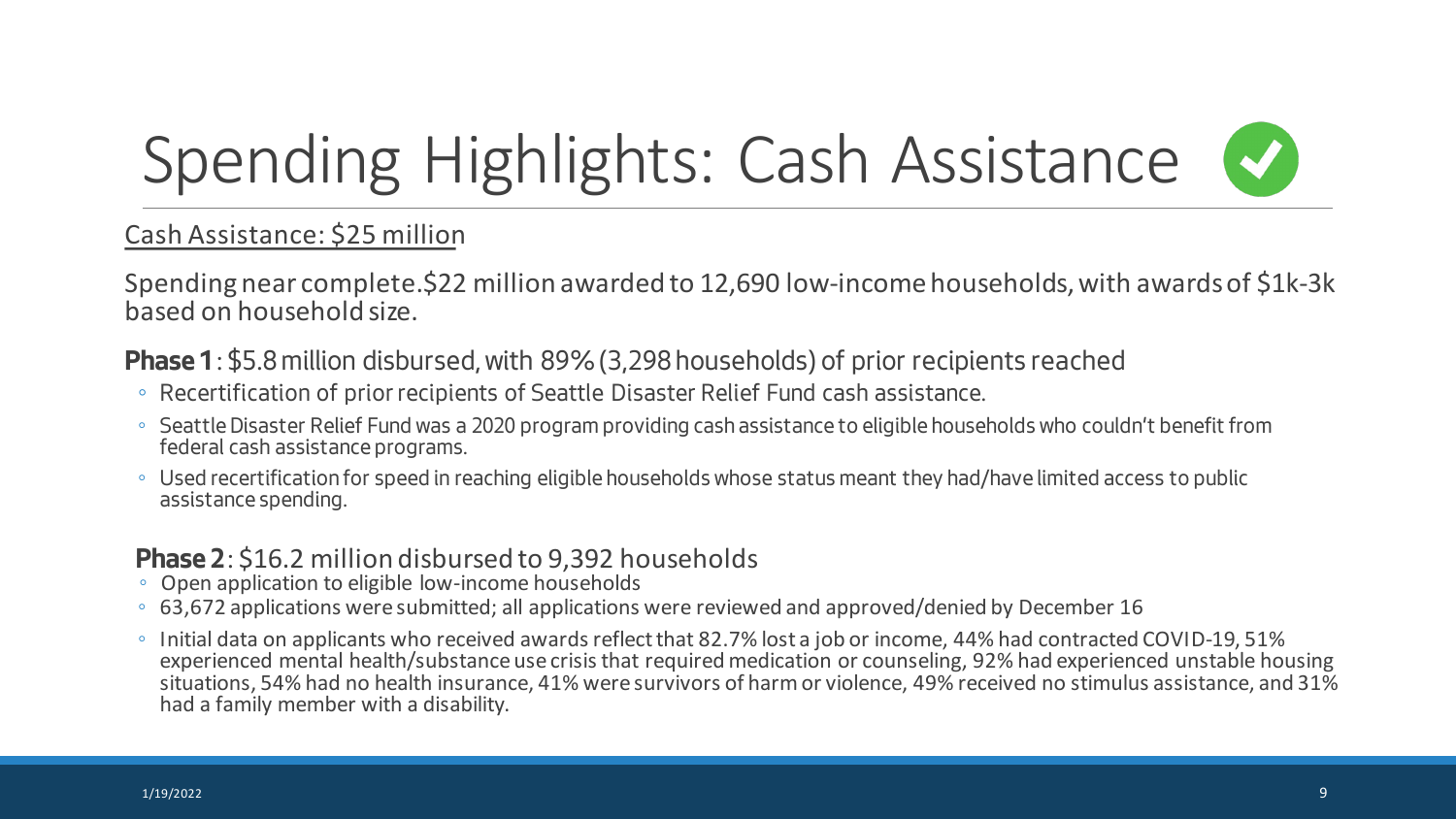## Spending Highlights: Housing

Affordable Housing Rapid Acquisitions: \$28.5 million

- Thanks to ARPA funds (CLFR and HOME grants) the Office of Housing is poised to purchase, pending HUD approval, **four new multifamily buildings with 198 unitstotal**. Half of the funds are coming from a matching grant from the State, for a grand total of \$50m.
- The units and shelter beds will be open for occupancy in 2022. OH secured 100% match from the State to support this work. The NOFA is rolling subject to funding availability.
- **Work underway**: Working with the State to secure support on Operation, Maintenance, and Services

#### Emergency Rental Assistance (ERA) 1 and 2

ERA1 (\$22.7m):

- 100% obligated, including to 16 Community Based Organizations who are presently working with tenants
- 83% spent, including full spend down by United Way King County (UWKC) & publicly subsidized housing providers

ERA2 (\$28.7m):

- 59% obligated, including contract renewal with UWKC
- 37% spent, by publicly subsidized housing providers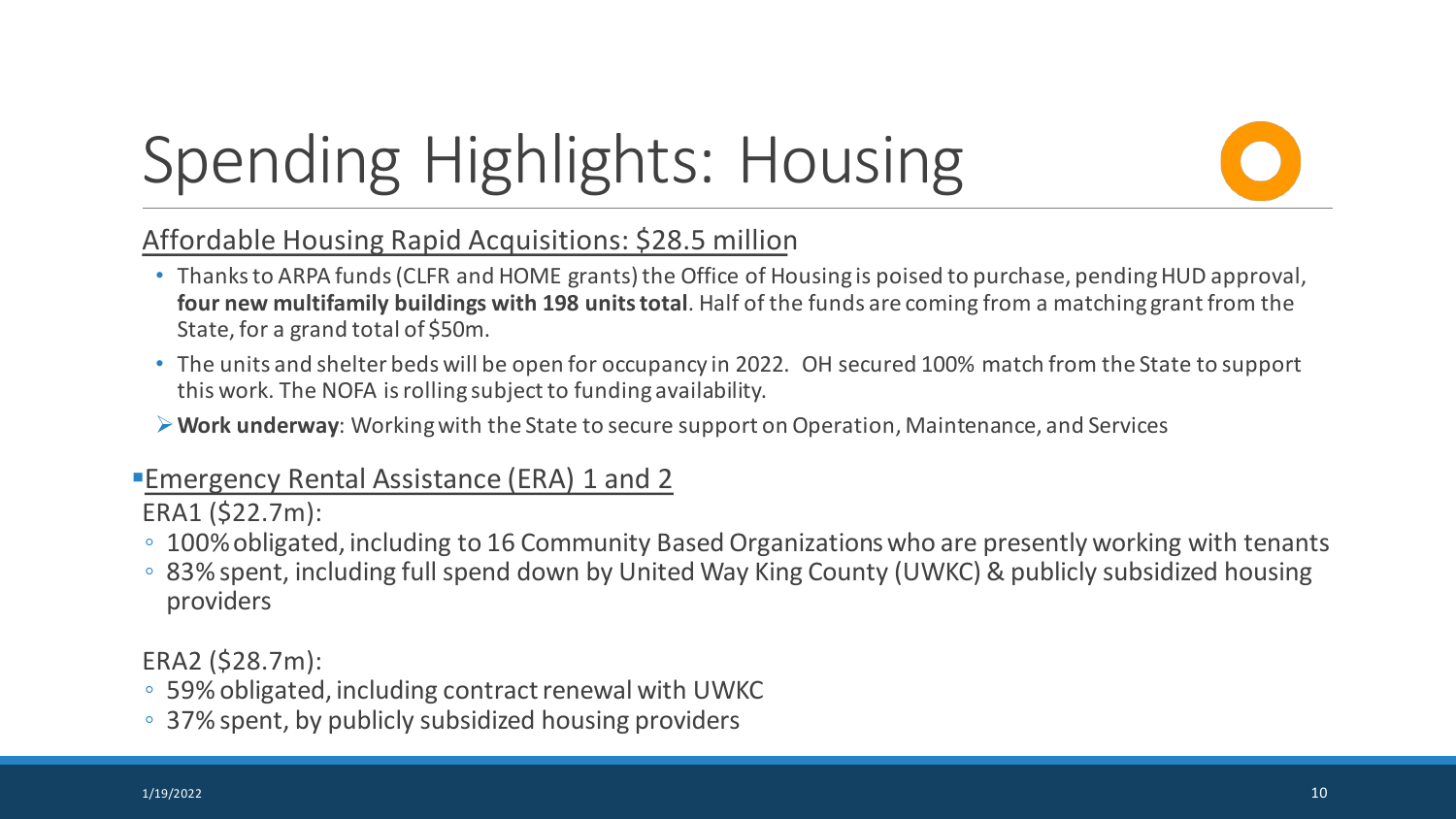## Spending Highlights: Homelessness

Most of the City's homelessness investment will be implemented via the King County Regional Homelessness Authority. The Master Services Agreement with KCRHA, including CLFR-funded services, has been signed (and includes CLFR funding from the 2022 Adopted Budget).

\$41.6 million for services for those experiencing homelessness, including:

- \$34.8 million\*: shelter and services
- \$2.3m: capacity building and ensuring stability of providers
- \$2.3m: Rapid Rehousing
- \$1.3m: Diversion
- \$500k: RV safe lots
- \$400k: THVs

\*\$7.5 million of the shelter and services line above is being managed by King County and is under contract.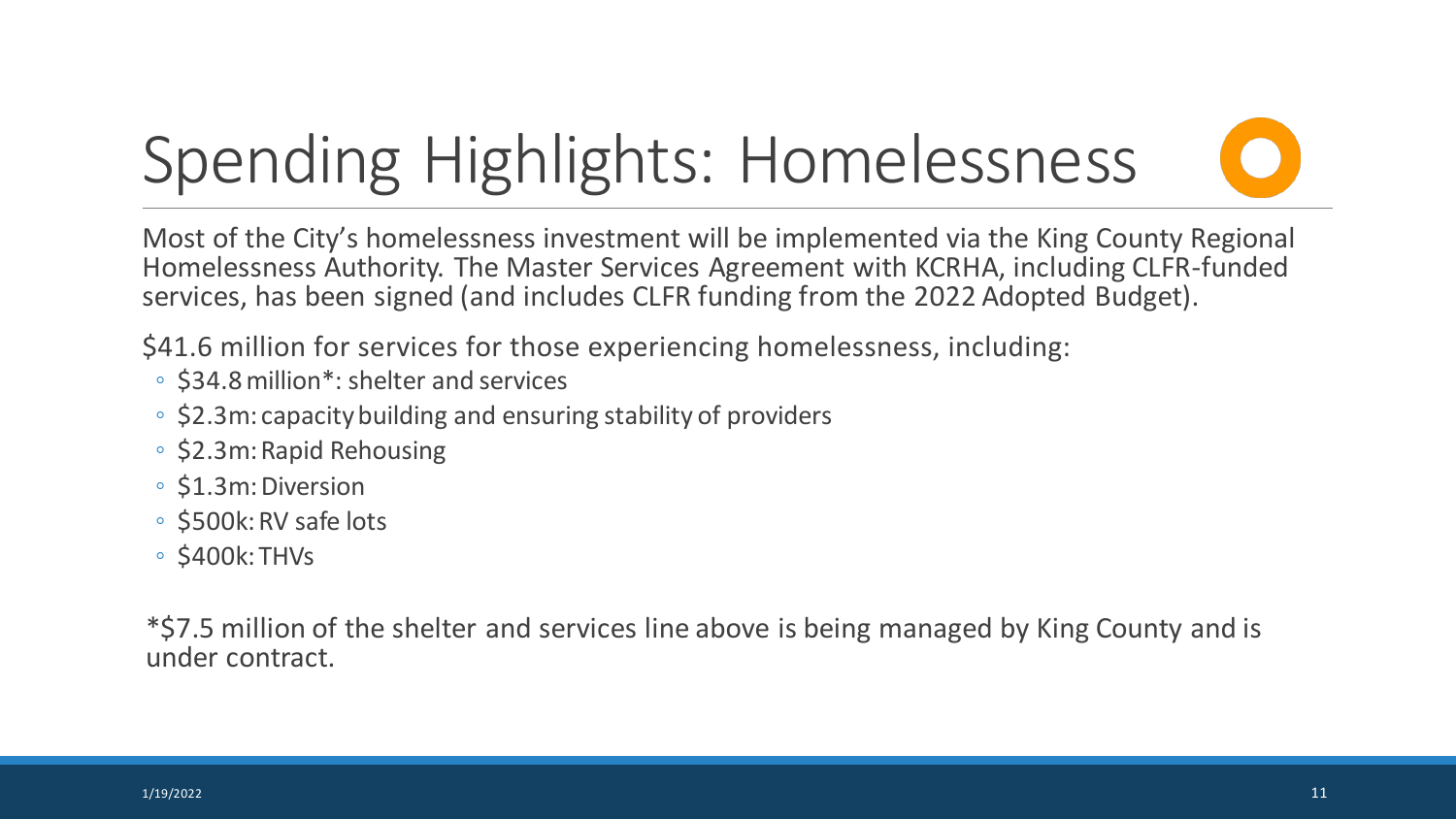## Spending Highlights: Childcare



#### **Support for childcare workers:** \$3 million disbursed to over 3,500 workers

- Spending near complete. One-time payment recognizing the essential services they have provided to families during the pandemic.
- 69% of payment recipients, which include both center-based and Family Child Care providers, identify as Black, Indigenous, or People of Color.
- 59% of the programs are located in historically under-resourced neighborhoods in southeast and southwest Seattle.



#### **Building or expanding childcare facilities:** \$5 million

◦ Approximately 15 centers in early- to mid-planning stages seeking funding, with significant need of technical assistance to undertake capital improvement projects. HSD is hiring positions who will be able to help.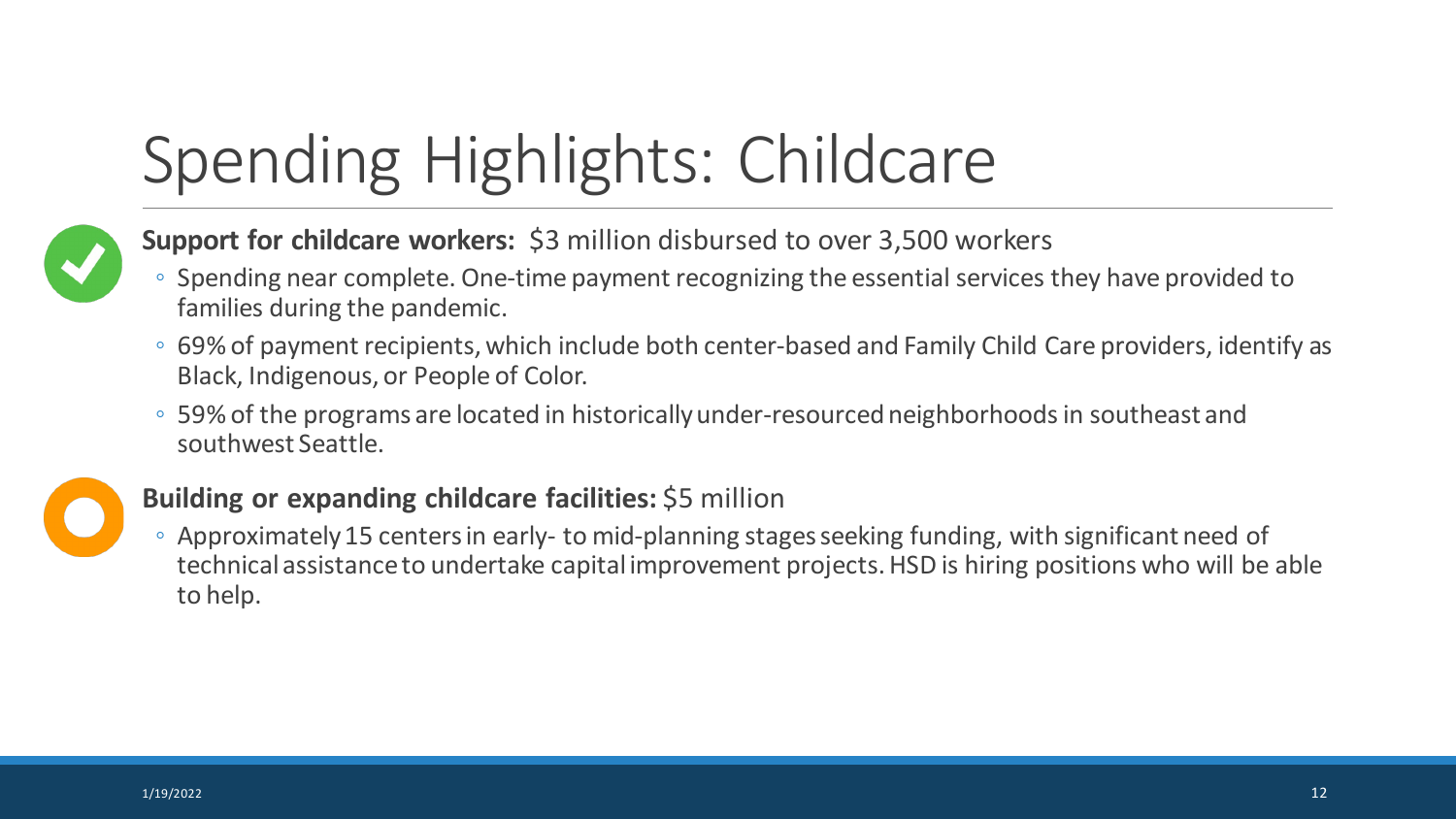## Spending Highlights: Community Well-Being



#### Older Americans Act (OAA): \$2.8 million available in 2021

- Services include: elder abuse case mgmt., transit subsidies, caregiver counseling, and nutrition/meals
- Maintain or scale existing covid relief efforts, including alleviating negative health effects of social isolation
- HSD's Aging & Disability Services division has developed a draft 1 year spending plan for the Older Americans Act COVID grant and is proceeding with contracting, with \$900k awarded to date.



Supporting Survivors of Gender-Based Violence: \$600,000

• Total spent or encumbered: \$500,000



Mental health services for individuals, youth, families: \$600,000

• One contract executed for investments in mental health (\$240,169)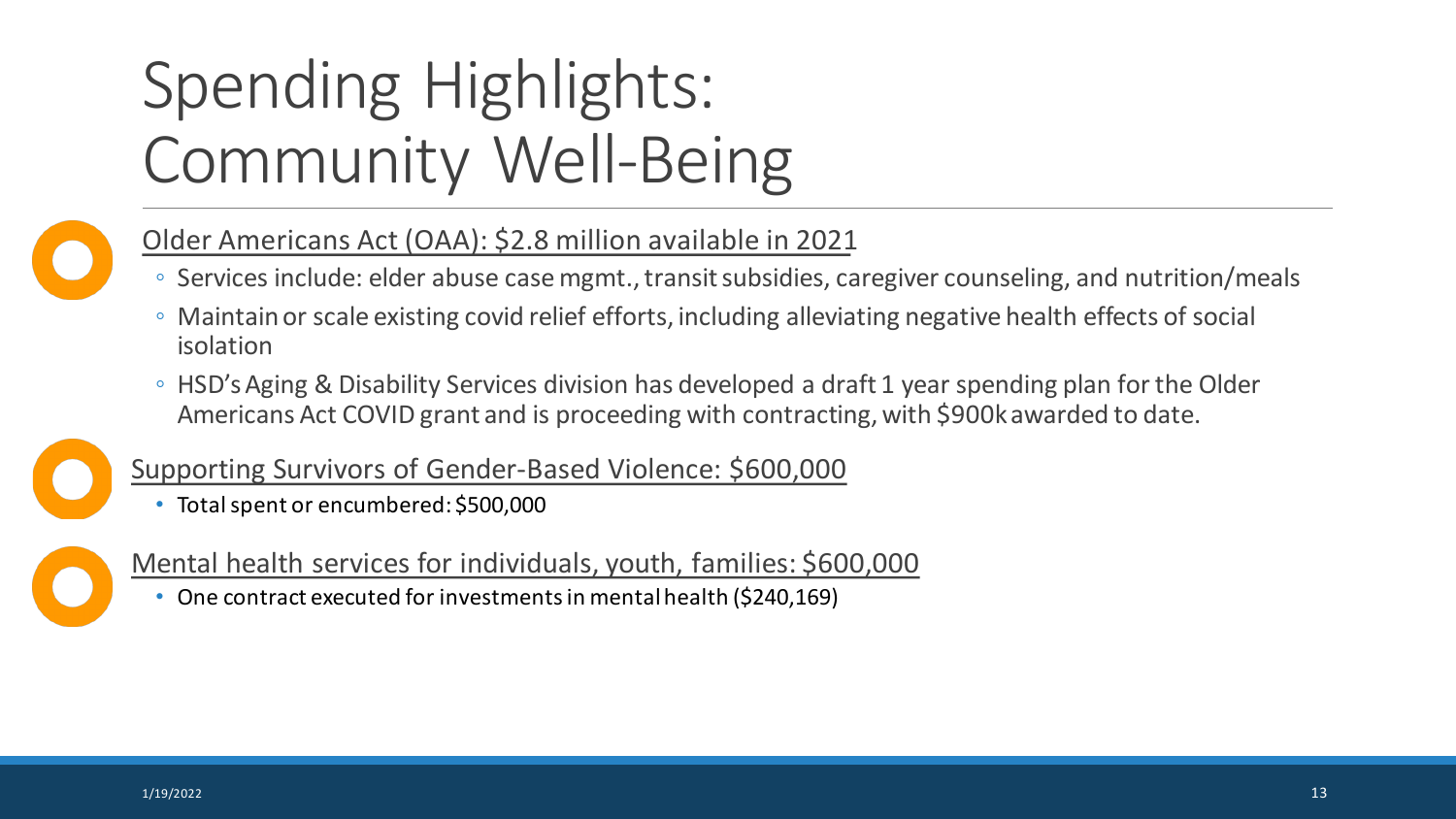## Spending Highlights: Economic Recovery

#### **Small Business:**

\$900,000 for Downtown Activation/Welcome Back Weeks: over \$700,000 spent, another \$83,000 encumbered.

\$20 million for recovery grants and technical assistance to small businesses, micro businesses, neighborhood business organiz ations

- Neighborhood Economic Recovery Grants (\$5.5M): \$2.5M spent/encumbered in 2021; additional \$3M to be contracted in 2022.
- Small Business Stabilization Fund (\$4.3M): 94 grants awarded (\$1.6M). Awarded funding included CLFR and Community Development Block Grant (CDBG).
- Downtown Recovery Grants, Workforce Development, and Empty Storefronts (total \$1.1M): \$620K spent/encumbered.

#### **Arts and Cultural Organizations:**

\$3 million for direct financial assistance for COVID-related relief and facilities support

- Cultural Organizations Reopening Grants (\$2.2M): Panel will determine the funding allocations for the grants in January.
- Cultural Districts Recovery Grants (\$500k): All cultural districts have been contracted.
- Technical Assistance Supporting Rehiring Cultural Workers (\$25k): Community advisory group is underway. Contract in process for webinar coordinator.
- Hope Corps (\$250k): \$235K spent/encumbered.

#### **Job Training:**

\$1 million for youth employment/paid internship partnership with the Port of Seattle. RFP in development.

\$450,000 for wrap-around services and retention program as part of Seattle's Priority Hire program:

• FAS is coordinating approach with OSE's \$1M for pre-apprenticeship training. RFP release estimated Q2 2022.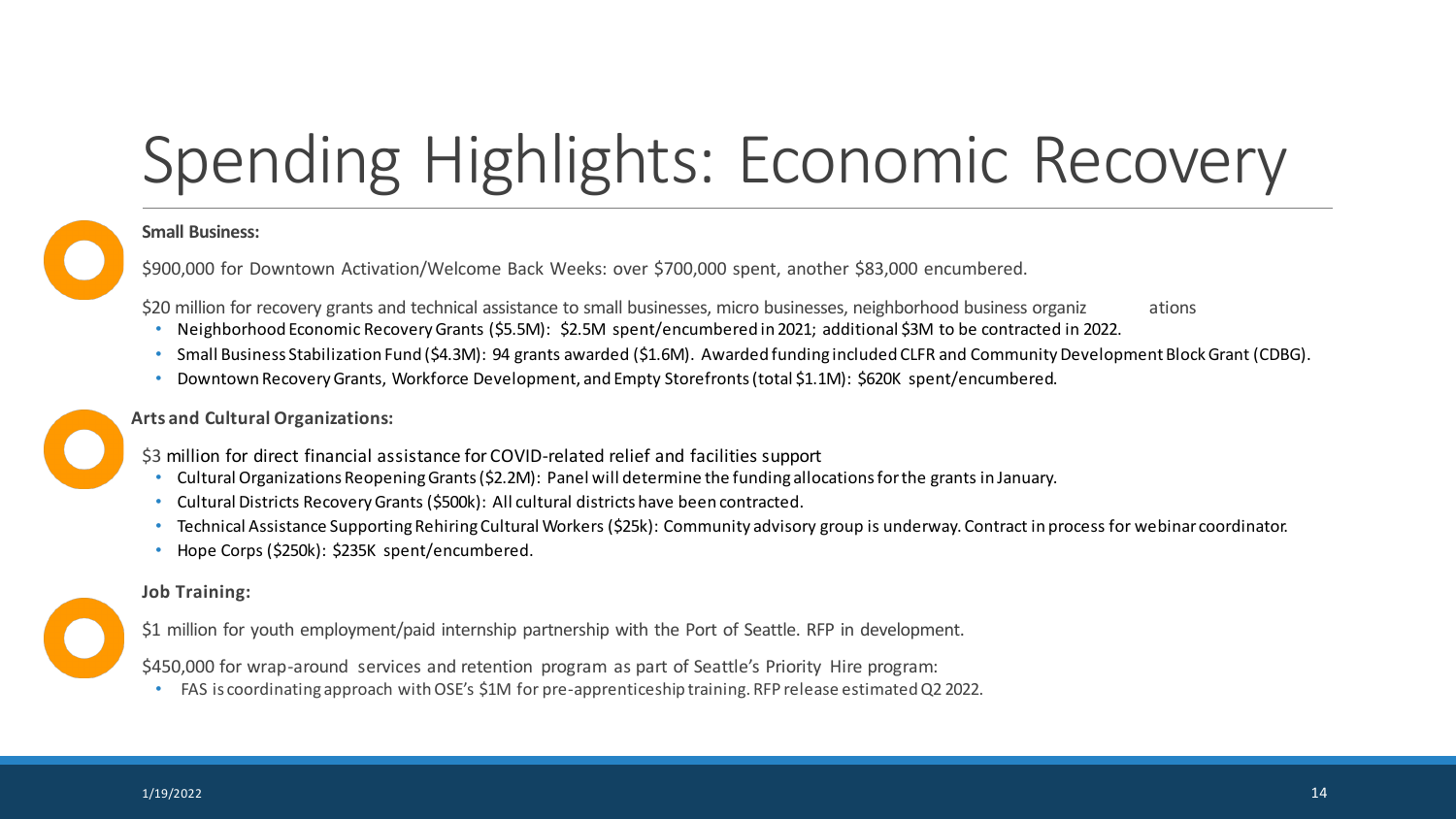## Spending Highlights: Outdoor Recreation



#### Parks Enhanced Maintenance: \$1.05 million

◦ Spending complete.



#### Opening Wading Pools: \$400,000

◦ Spending complete.

#### Rec N' the Streets: \$200,000

◦ Spending complete.



#### Parks Activation: \$500,000

◦ SPR is developing a program plan to fully implement next summer.

#### Stay Healthy Streets: \$2.5 million

◦ SDOT is delineating eligible costs of the program to apply CLFR funds to.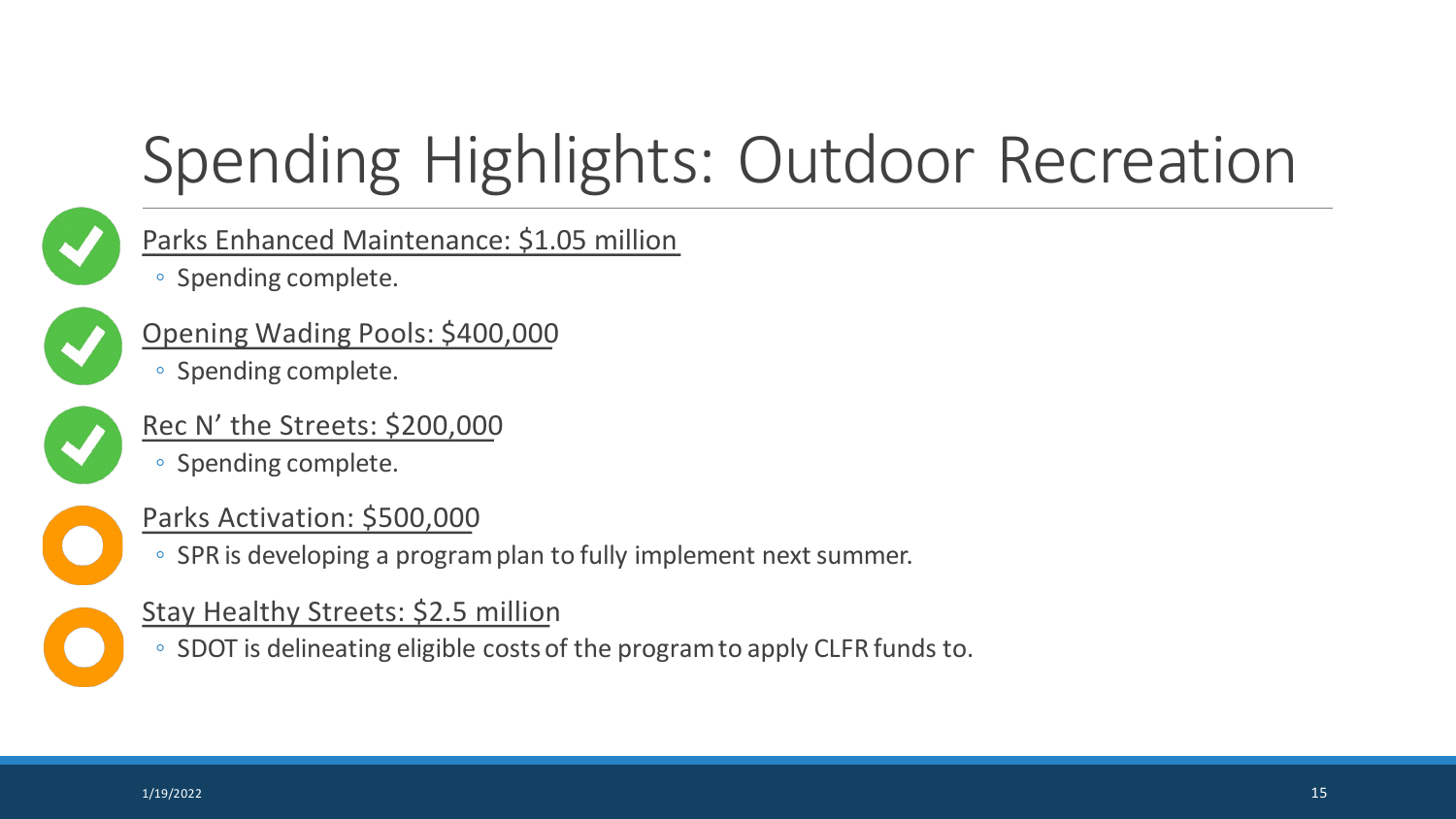## Spending Highlights: CiviForm Unified Application Portal

This program will improve efficacy of City aid programs addressing negative economic impacts by streamlining access to City benefit programs via a unified application portal. This portal will simplify the process of applying for aid by:

- Bringing programs from different departments together on one website, making it easier for applicants learn about programs they qualify for, and
- Reusing their information across program applications so that applicants don't need to enter information in repeatedly.



Through partnership with Google.org volunteers, the pilot program, CiviForm, is active and running well with four City programs online. We are poised to open the portal more broadly in February with the addition of more City aid programs. Current programs on CiviForm are:

- ORCA Youth Opportunity (SDOT)
- Utility Discount Program (SCL/SPU)
- Seattle Preschool Program (DEEL)
- Childcare Scholarship Program (SPR)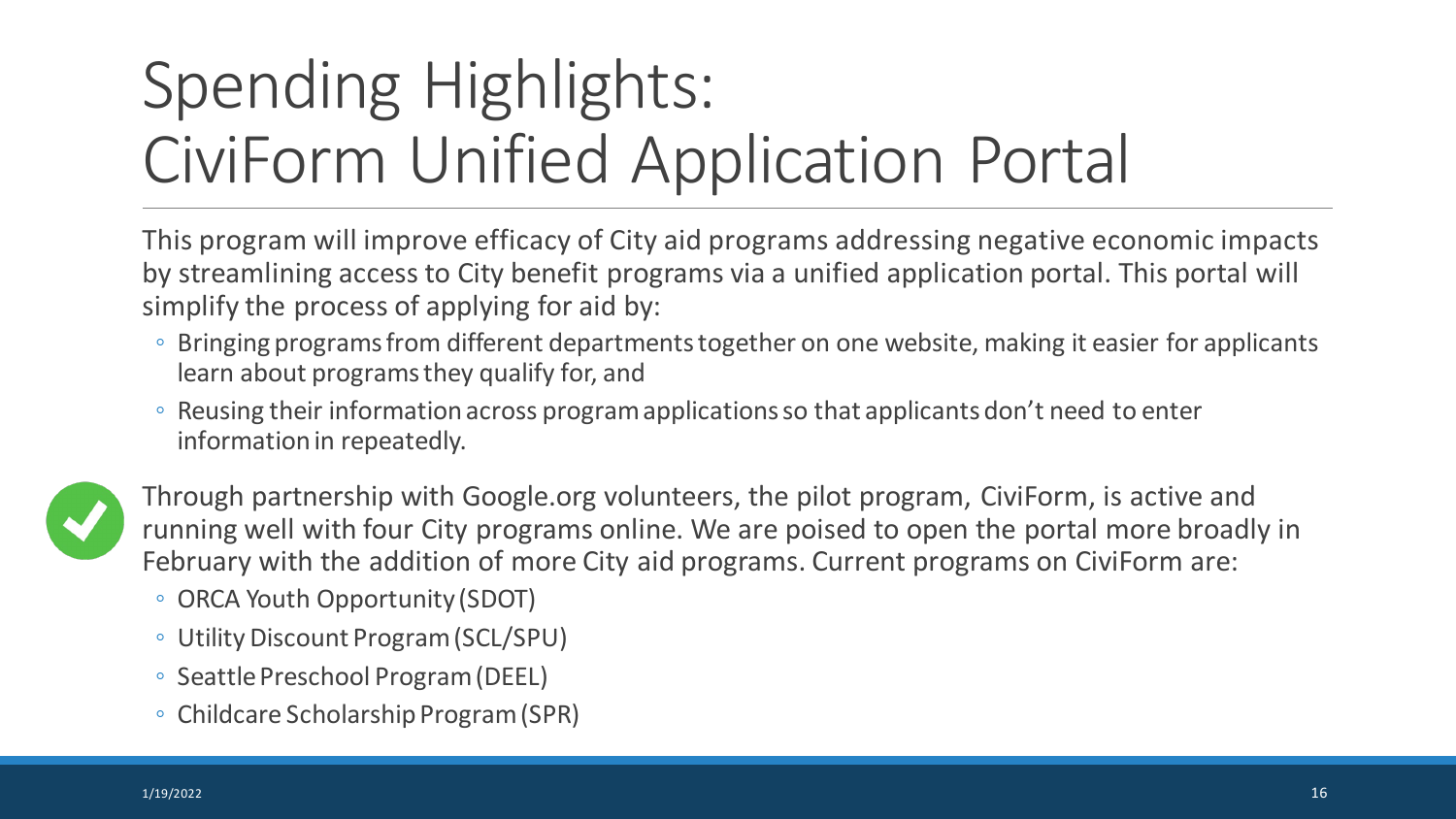## Seattle's Recovery Plan for Treasury

#### [Link to CBO's Seattle Rescue Plan Site](https://www.seattle.gov/city-budget-office/seattle-rescue-plan)

*"Cities that got out of the gate with comprehensive plans bridging high -level goals with projectlevel details—such as Boston, Buffalo, St. Louis, and Seattle—offer models for how other cities can approach this historic opportunity."*

*–Brookings, 9/7/2021 [\(link\)](https://www.brookings.edu/blog/the-avenue/2021/09/07/cities-are-taking-it-slow-with-american-rescue-plan-funds/?utm_campaign=Metropolitan%20Policy%20Program&utm_medium=email&utm_content=157704833&utm_source=hs_email)*

*Results for America has done an analysis of 150 counties and cities ARPA reports and found Seattle to be among 8 jurisdictions with a 10/10 on "Data, Evidence & Outcomes Provision Assessment."* 

*- Results4America, December 2021 [\(dashboard](https://results4america.org/tools/arp-dashboard/))*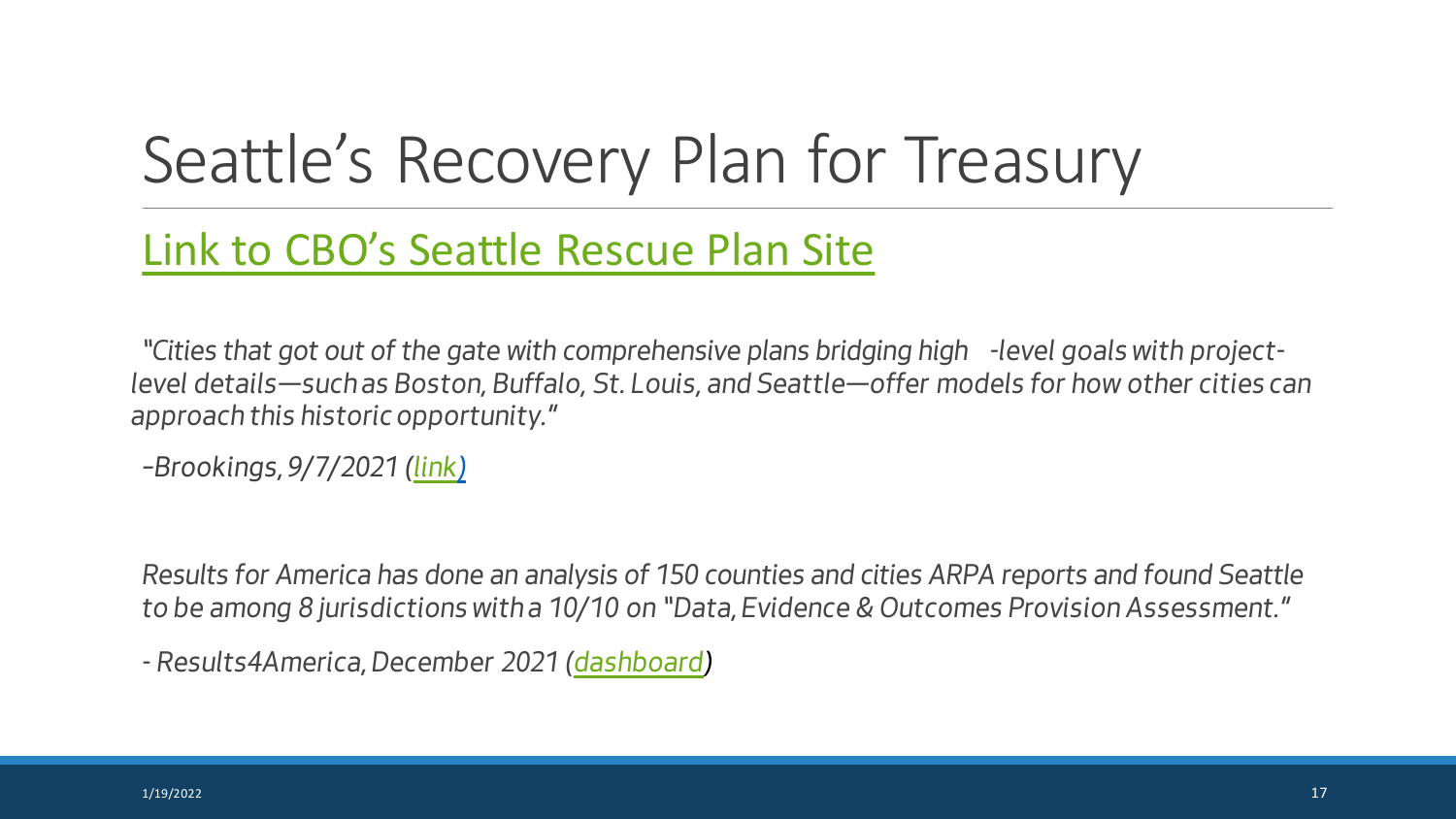# Questions?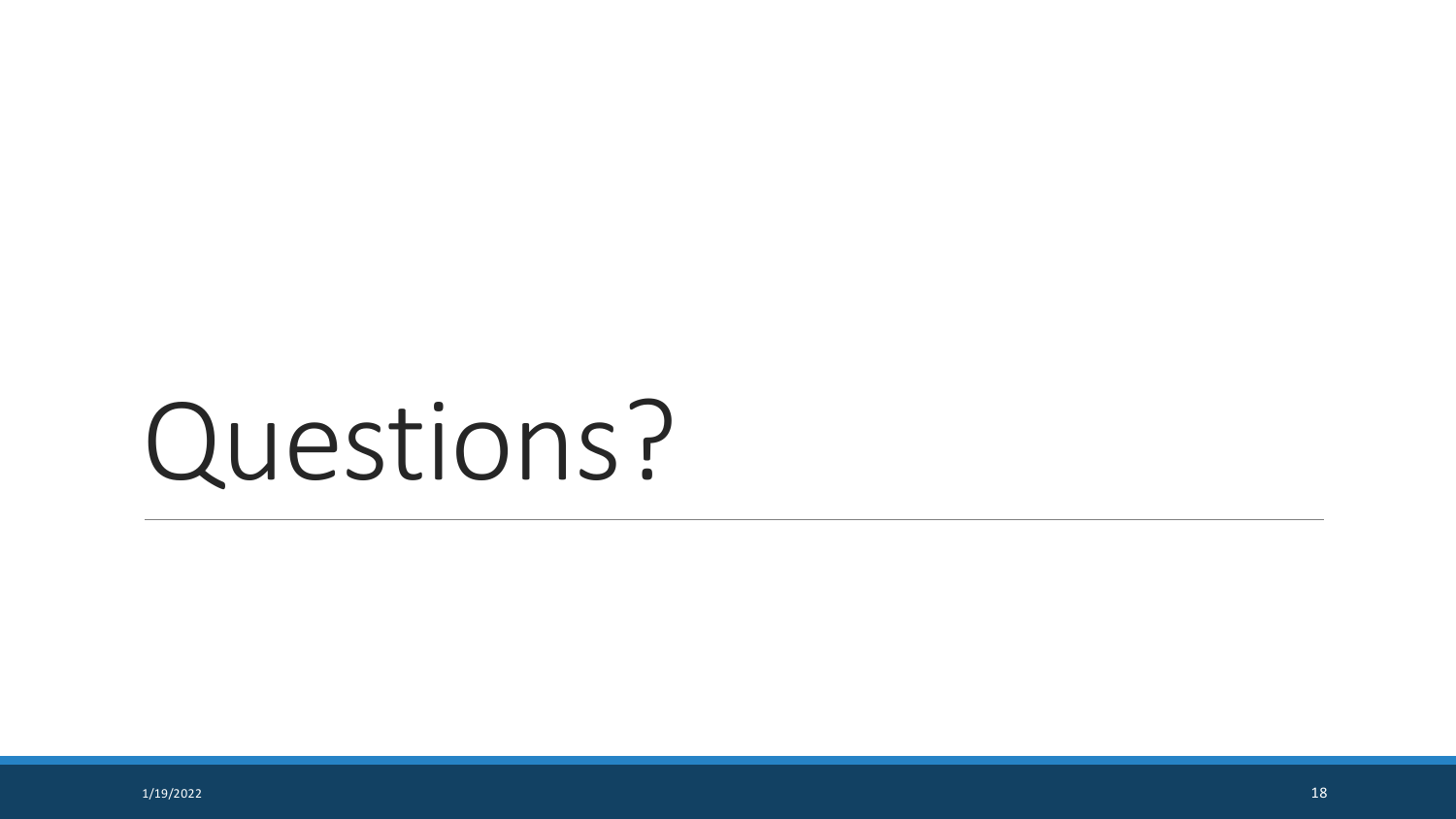# Appendix: Additional Funding Detail

AS OF 12/31/21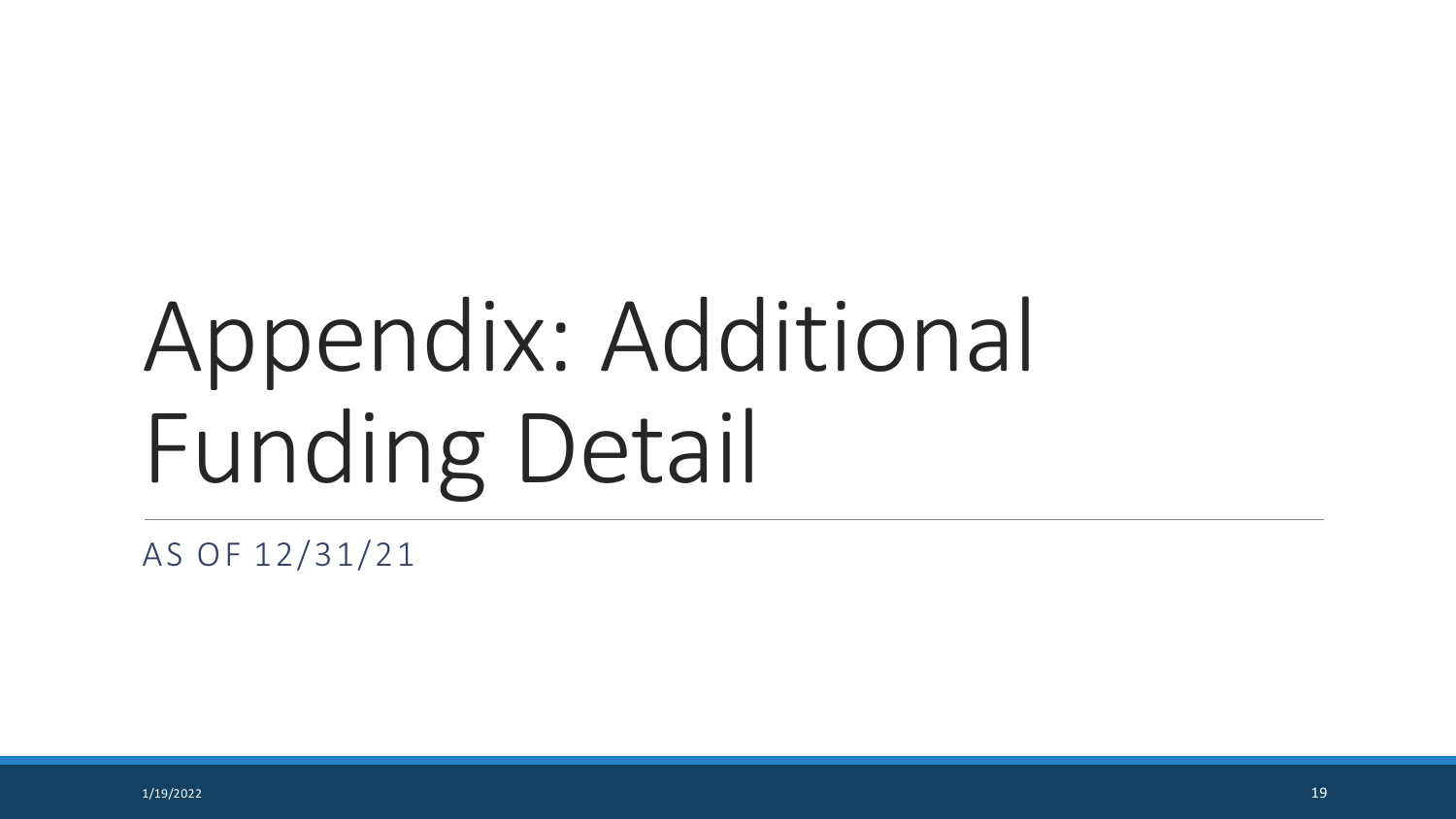## SRP2 Spending Update

|                                   | <b>Allocated</b> | <b>Spent</b>             | <b>Encumbered</b> | In Process /<br><b>Contracted</b> | <b>Total Spent/</b><br>Encumbered/<br><b>In Process</b> | % Progress |
|-----------------------------------|------------------|--------------------------|-------------------|-----------------------------------|---------------------------------------------------------|------------|
| <b>Grand Total</b>                | \$52,150,000     | \$13,494,891             | \$10,507,361      | \$900,000                         | \$24,902,252                                            | 48%        |
| Housing/Homelessness \$28,730,000 |                  | \$1,725,965              | \$9,576,988       |                                   | \$11,302,953                                            | 39%        |
| <b>Community Well-being</b>       | \$7,750,000      | $\overline{\phantom{a}}$ |                   | \$900,000                         | \$900,000                                               | 12%        |
| Recovery                          | \$15,670,000     | \$11,768,925             | \$930,373         |                                   | \$12,699,298                                            | 81%        |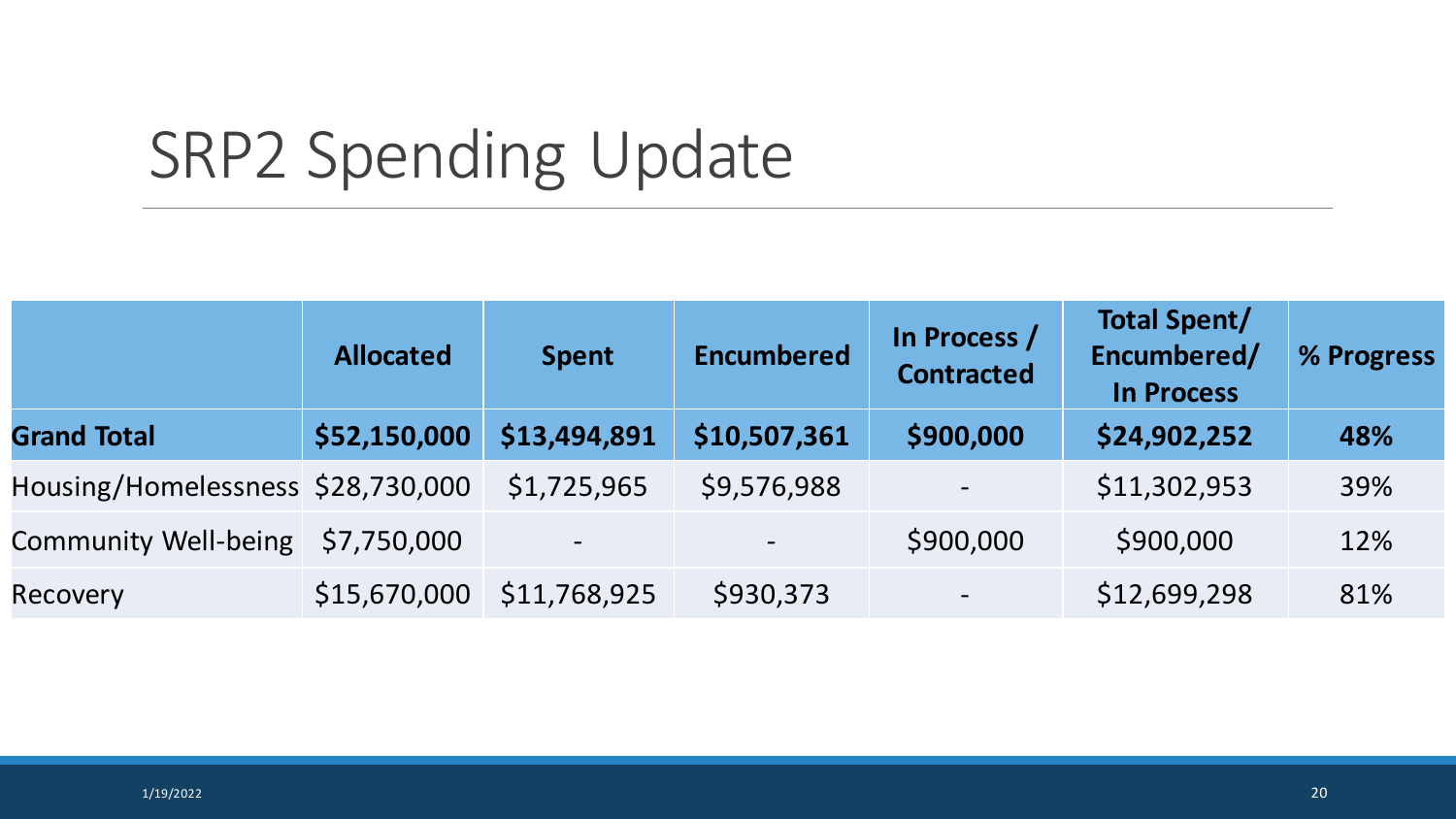### Housing/Homelessness

|                                   | SRP1         | <b>SRP 2</b> | SRP3        | <b>Total</b>                            |
|-----------------------------------|--------------|--------------|-------------|-----------------------------------------|
| <b>Housing/Homelessness Total</b> | \$44,820,000 |              |             | \$28,730,000 \$28,310,000 \$101,860,000 |
| Homelessness                      | \$14,300,000 |              |             | \$27,310,000 \$41,610,000               |
| Housing Capital*                  | \$28,500,000 |              |             | \$28,500,000                            |
| Housing provider capacity         | \$2,000,000  |              | \$1,000,000 | \$3,000,000                             |
| <b>Rental Assistance</b>          |              | \$28,700,000 |             | \$28,700,000                            |

\*Note that the 2022 Proposed Budget (of which SRP3 is a part) included over \$50m from CLFR for affordable housing capital; however, the Council changed the funding source, so that investment is not reflected in this table.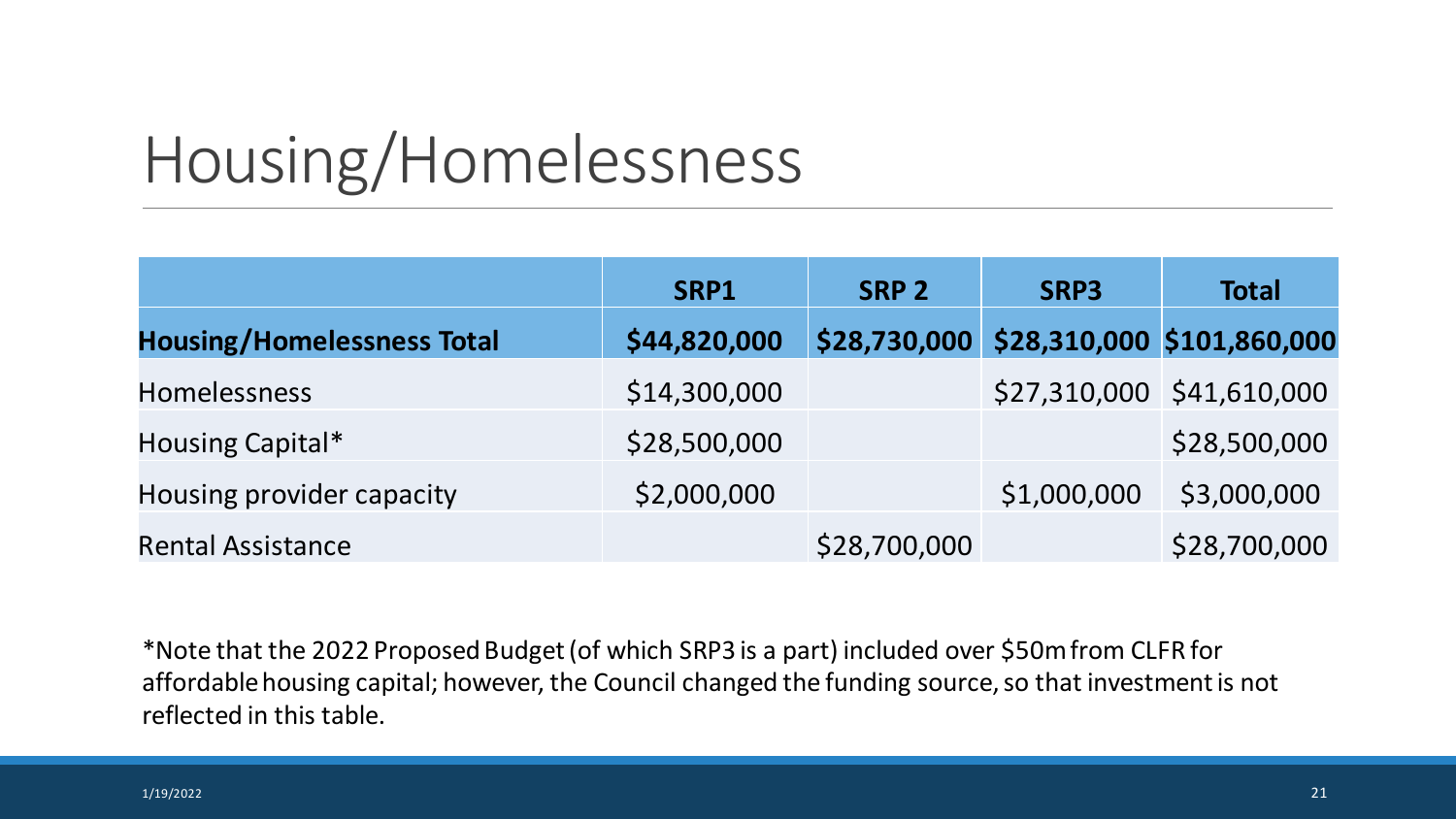## Community Well-being

|                                               | SRP1         | <b>SRP 2</b> | SRP3         | <b>Total</b> |
|-----------------------------------------------|--------------|--------------|--------------|--------------|
| <b>Community Well-being Total</b>             | \$46,590,000 | \$7,750,000  | \$15,140,000 | \$69,480,000 |
| Cash assistance                               | \$25,000,000 |              |              | \$25,000,000 |
| Childcare facilities and providers support    | \$8,000,000  |              |              | \$8,000,000  |
| Library support                               | \$1,100,000  |              | \$440,000    | \$1,540,000  |
| Seattle Promise                               | \$4,000,000  |              | \$2,360,000  | \$6,360,000  |
| <b>Outdoor recreational space</b>             | \$5,650,000  |              |              | \$5,650,000  |
| <b>Unified Aid Program Application Portal</b> | \$330,000    |              | \$2,250,000  | \$2,580,000  |
| Food support                                  |              |              | \$8,890,000  | \$8,890,000  |
| Other community supports                      | \$2,500,000  | \$7,750,000  | \$1,200,000  | \$11,450,000 |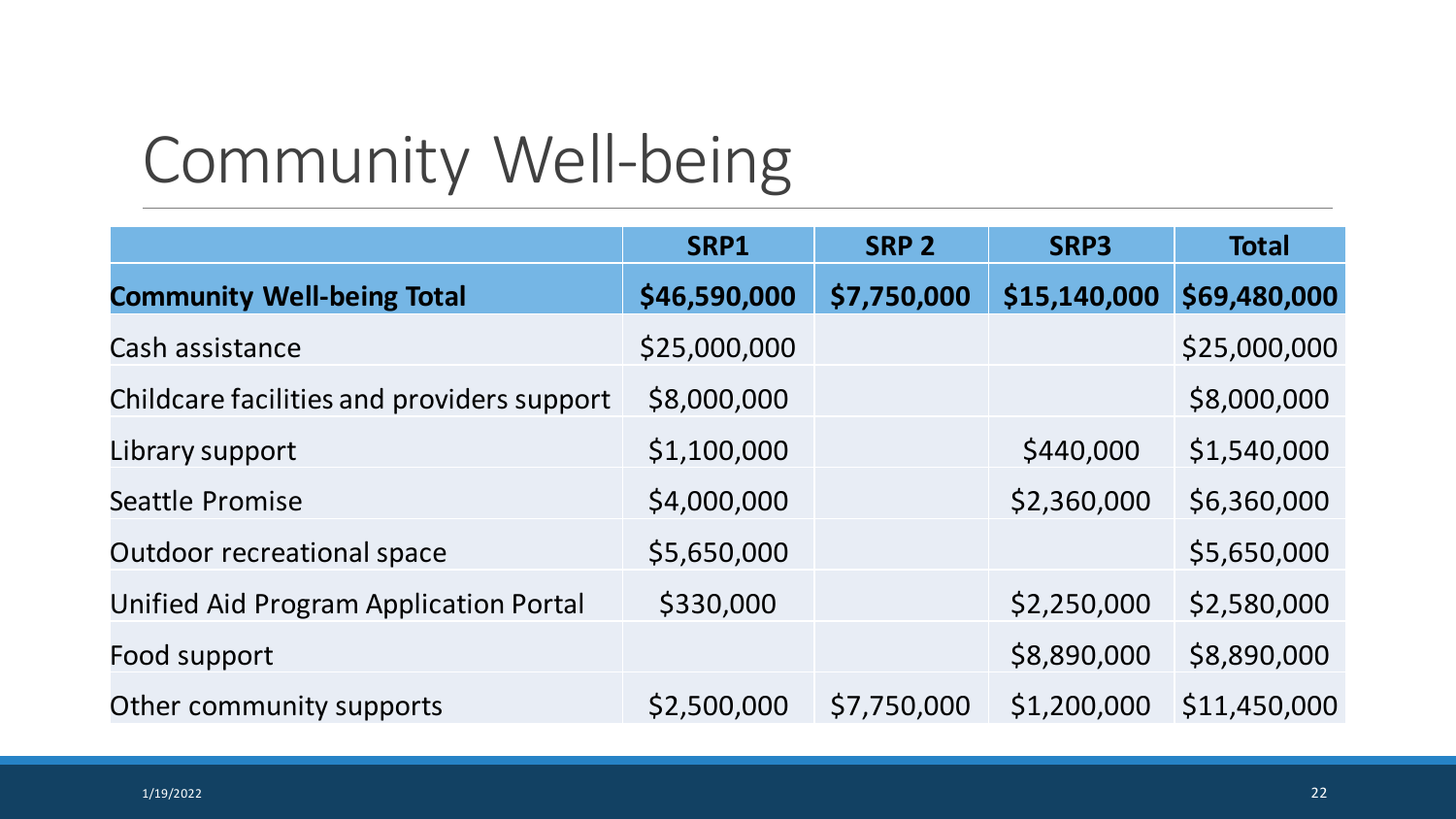### Recovery

|                                                                 | SRP1         | SRP <sub>2</sub>                       | SRP3        | <b>Total</b>             |
|-----------------------------------------------------------------|--------------|----------------------------------------|-------------|--------------------------|
| <b>Recovery Total</b>                                           | \$24,130,000 | \$15,670,000 \$10,350,000 \$50,140,000 |             |                          |
| Grants and financial assistance to small<br>business/nonprofits | \$22,680,000 | \$2,150,000                            |             | \$1,000,000 \$25,830,000 |
| Job training                                                    | \$1,450,000  |                                        |             | \$1,450,000              |
| Transportation operating and capital                            |              | \$13,500,000                           |             | \$13,500,000             |
| City clean-up                                                   |              |                                        | \$9,350,000 | \$9,350,000              |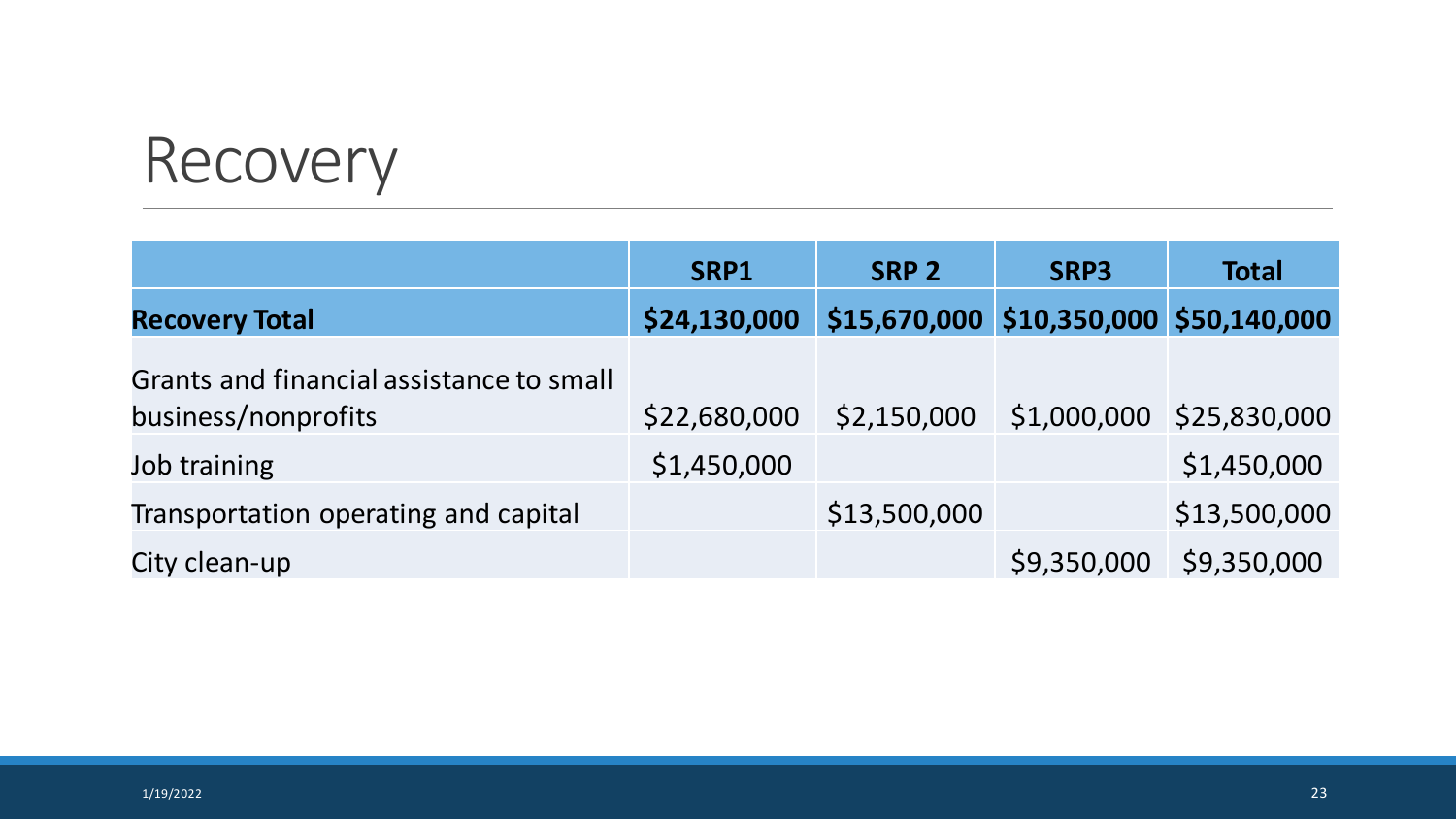## Community Safety/Mental Health

|                                             | SRP1      | SRP <sub>2</sub> | SRP3 | <b>Total</b>            |
|---------------------------------------------|-----------|------------------|------|-------------------------|
| <b>Community Safety/Mental Health Total</b> | \$600,000 |                  |      | \$7,025,000 \$7,625,000 |
| Mental health                               | \$600,000 |                  |      | \$4,875,000 \$5,475,000 |
| Community safety                            |           |                  |      | \$2,150,000 \$2,150,000 |